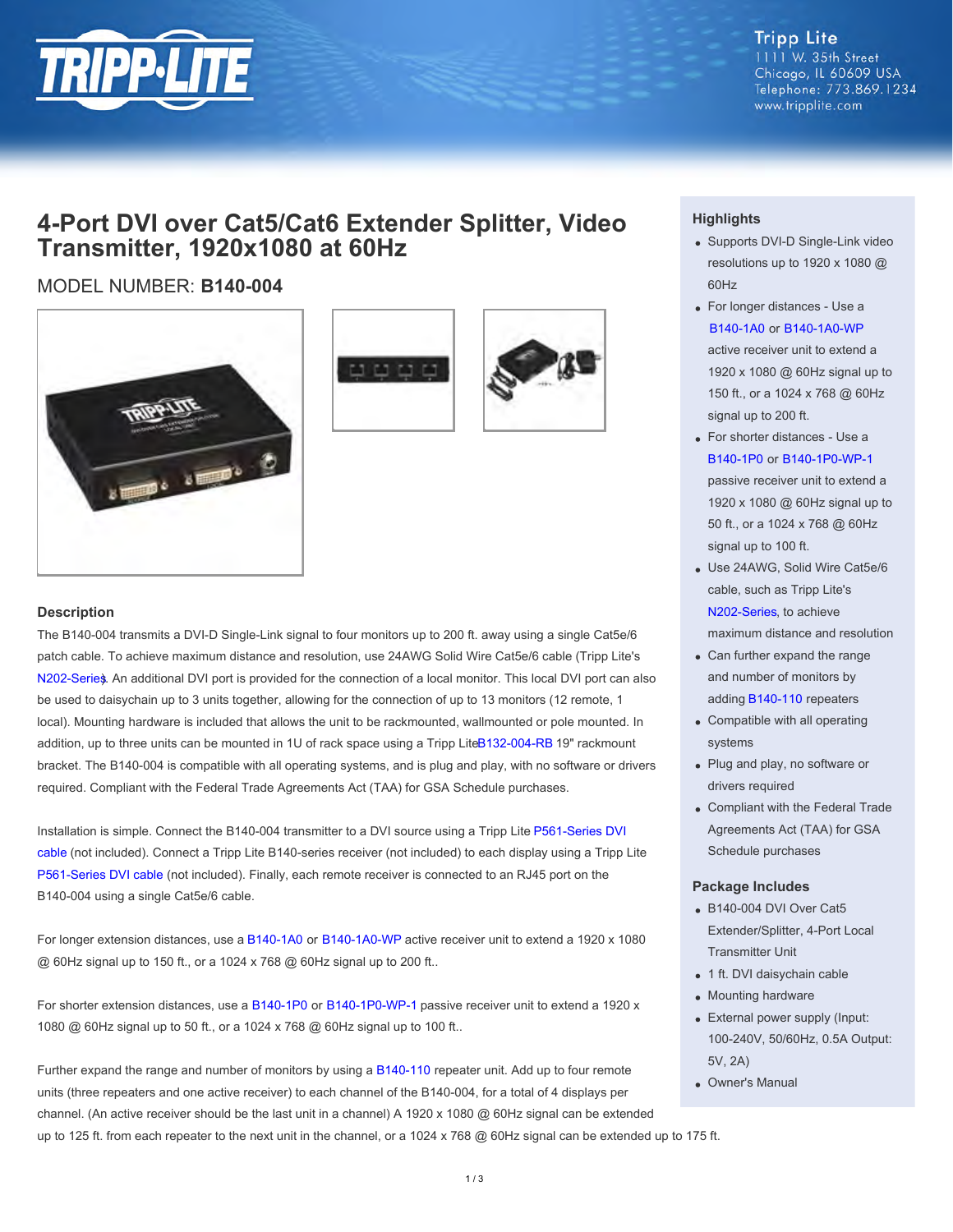

#### **Features**

- Transmit a DVI-D Single-Link signal to four monitors up to 200 ft. away using a single Cat5e/6 patch cable
- Supports DVI-D Single-Link video resolutions up to 1920 x 1080 @ 60Hz
- For longer distances Use a [B140-1A0](http://www.tripplite.com/sku/b1401a0/) or [B140-1A0-WP](http://www.tripplite.com/sku/b1401a0wp/) active receiver unit to extend a 1920 x 1080 @ 60Hz signal up to 150 ft., or a 1024 x 768 @ 60Hz signal up to 200 ft.
- For shorter distances Use a [B140-1P0](http://www.tripplite.com/sku/b1401p0/) or [B140-1P0-WP-1](http://www.tripplite.com/dvi-over-cat5-cat6-extender-wall-plate-video-receiver-1920x1080-60hz~b1401p0wp1/) passive receiver unit to extend a 1920 x 1080 @ 60Hz signal up to 50 ft., or a 1024 x 768 @ 60Hz signal up to 100 ft.
- Use 24AWG, Solid Wire Cat5e/6 cable, such as Tripp Lite's [N202-Series](http://www.tripplite.com/main/search/type/any/q/n202), to achieve maximum distance and resolution
- An additional DVI port is provided for the connection of a local monitor. This local DVI port can also be used to daisychain up to 3 units together, allowing for the connection of up to 13 monitors (12 remote, 1 local).
- Further expand the range and number of monitors by using a [B140-110](http://www.tripplite.com/sku/b140110/) repeater unit
- Add up to four remote units (three repeaters and one active receiver) to each channel of the B140-004, for a total of 4 displays per channel. (An active receiver should be the last unit in a channel)
- A 1920 x 1080 @ 60Hz signal can be extended up to 125 ft. from each repeater to the next unit in the channel, or a 1024 x 768 @ 60Hz signal can be extended up to 175 ft.
- HDCP compatible
- Compatible with all operating systems
- Plug and play; no software or drivers required
- Mounting hardware is included that allows the unit to be rackmounted, wallmounted or pole mounted. In addition, up to three units can be mounted in 1U of rack space using a Tripp Lite [B132-004-RB](http://www.tripplite.com/sku/b132004rb/) 19" rackmount bracket.
- Compliant with the Federal Trade Agreements Act (TAA) for GSA Schedule purchases

# **Specifications**

| <b>General Info</b>                      |                                                                                                                                                |  |
|------------------------------------------|------------------------------------------------------------------------------------------------------------------------------------------------|--|
| <b>RoHS</b>                              | Υ                                                                                                                                              |  |
| <b>OVERVIEW</b>                          |                                                                                                                                                |  |
| Chromebook Compatible                    | No                                                                                                                                             |  |
| Display Style                            | Splitter                                                                                                                                       |  |
| Model Type                               | <b>DVI</b>                                                                                                                                     |  |
| Cable Types                              | CAT5/CAT5E                                                                                                                                     |  |
| <b>PHYSICAL</b>                          |                                                                                                                                                |  |
| <b>Optional Mounting Accessory Notes</b> | Up to three B140-004 local units can be mounted in 1U of rack space using a Tripp Lite B132-004-RB<br>Extender/Splitter 19in rackmount bracket |  |
| Unit Dimensions (hwd / in.)              | $1.125 \times 5 \times 4$                                                                                                                      |  |
| Unit Dimensions (hwd / cm)               | 2.86 x 12.7 x 10.16                                                                                                                            |  |
| Included Mounting Accessories            | Yes                                                                                                                                            |  |
| Color                                    | <b>Black</b>                                                                                                                                   |  |